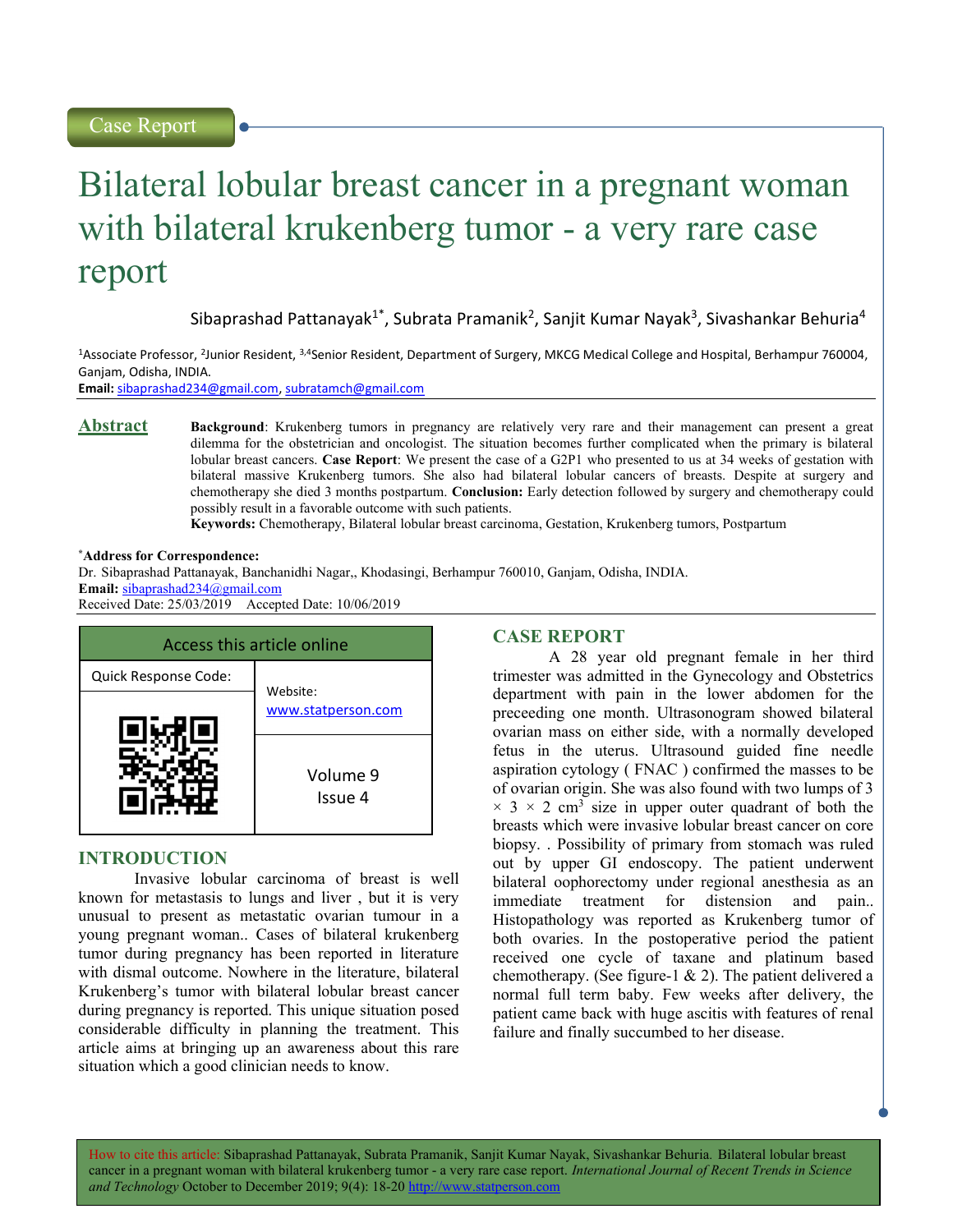

Figure 1: The Krukenberg tumor of the ovary sent Figure 2: Histopathology showing krukenberg tumor. for histopathology study

## DISCUSSION

Krukenberg tumors are metastatic ovarian tumors originating from various sites, account for about 0.7-6.7% of ovarian tumors and 10-30% of malignant ovarian tumors.<sup>1,2</sup> The primary origin sites are usually the gastrointestinal (GI) tract, including the stomach and colon, the gall bladder/biliary tract, breast and others. In both Asia and the West, most metastatic ovarian tumors originate from the GI tract. The primary organs responsible for krukenberg tumour differ in proportion between the Asian and the Western population..While de Waal et  $aI<sup>3</sup>$  reported that the GI tract was the most common primary site (39%), followed by the breast(28%) and gynecologic organs (26%).], he opined the median age for metastatic ovarian tumors to be 49.5 (range, 24- 79) while the mean age for primary ovarian cancer was 55 (range, 11-92). This is an unusual presentation of breast cancer, as tumour of the ovary. Extragonadal tumours spread to the ovary by direct extension, surface implantation, lymphatic or haematogeneous spread. 5- 15% of malignant ovarian tumours are metastatic tumours.4,5 These may be misdiagnosed as primary tumours, potentially leading to inappropriate management. The main radiological feature which differentiates a secondary from a primary ovarian neoplasm is multilocularity: only 36% of secondary ovarian neoplasms are multilocular on MRI, versus 74% of primary neoplasms.<sup>6</sup> Bilaterality is less discriminatory with 35% of primary ovarian tumours being bilateral compared with an overall 50% of metastatic ones. pathological features that are suggestive of metastatic diseases are: bilaterality, mild ovarian enlargement, vascular emboli, a Krukenberg morphology, no omental deposits and the absence of transition from benign to malignant epithelium.<sup>7</sup> Metastatic breast carcinoma in the ovary is bilateral in 60% of cases.<sup>8</sup> The involved ovary either contains multiple nodules of firm or gritty white tissue, or is completely replaced by a smooth or bosselated mass; very rarely the metastatic neoplasm is predominantly cystic. Lobular carcinoma of breast has a particular tendency to metastasise to the ovary, where it tends to retain its characteristic 'Indian-file' pattern. In a

series reported by Le Bouedec *et al*,<sup>9</sup> the primary tumour type was invasive lobular carcinoma in 7 out of the 10 patients studied, despite this subtype comprising only 10% of breast cancers in general. Death usually ensues within 12 months after detection of clinically apparent ovarian metastases.<sup>10</sup> Mean survival time of over 20 months has been noted in patients in whom metastases were diagnosed only by histological examination of therapeutic oophorectomy specimens in historic series.<sup>11</sup> With the advent of modern hormonal and chemotherapeutic regimens, however, a considerably longer median survival would be expected. It has been estimated that up to 3% of breast cancers may be diagnosed in pregnant women.<sup>12</sup> Breast cancer associated with pregnancy presents the clinician with particular challenges. The diagnosis may be delayed and difficult owing to the physiological changes within the breast and limitations on investigations. Moreover once a diagnosis has been confirmed and staging completed, options for treatment will be influenced by the need to give optimal treatment to the mother whilst minimizing risks to the fetus. The particular challenges faced both in the initial diagnosis and management of women with pregnancy associated breast cancer. Pregnancy-associated breast cancer has long been regarded as having a poor prognosis, with the earliest reports describing 5-year survival rates of  $\leq 20\%$ .<sup>13</sup> Due to the rare nature of these tumors, there is no current standardization for the diagnosis and the treatment. Due to the rarity of the condition it is not appropriate to comment on the effect of tumor on pregnancy and vice versa. The role of debulking surgery and chemotherapy with platinum-based chemotherapy can be reasonable, and even relatively safe to be administered during pregnancy. But despite the interventions, usually the discovery of the presence of masses of the size that our patient exhibited the prognosis is poor as it generally represents an advanced stage disease, However, possible early detection with debulking surgery, possible hysterectomy with/without delivery, and platinum-based chemotherapy may improve the survival of these patients.14